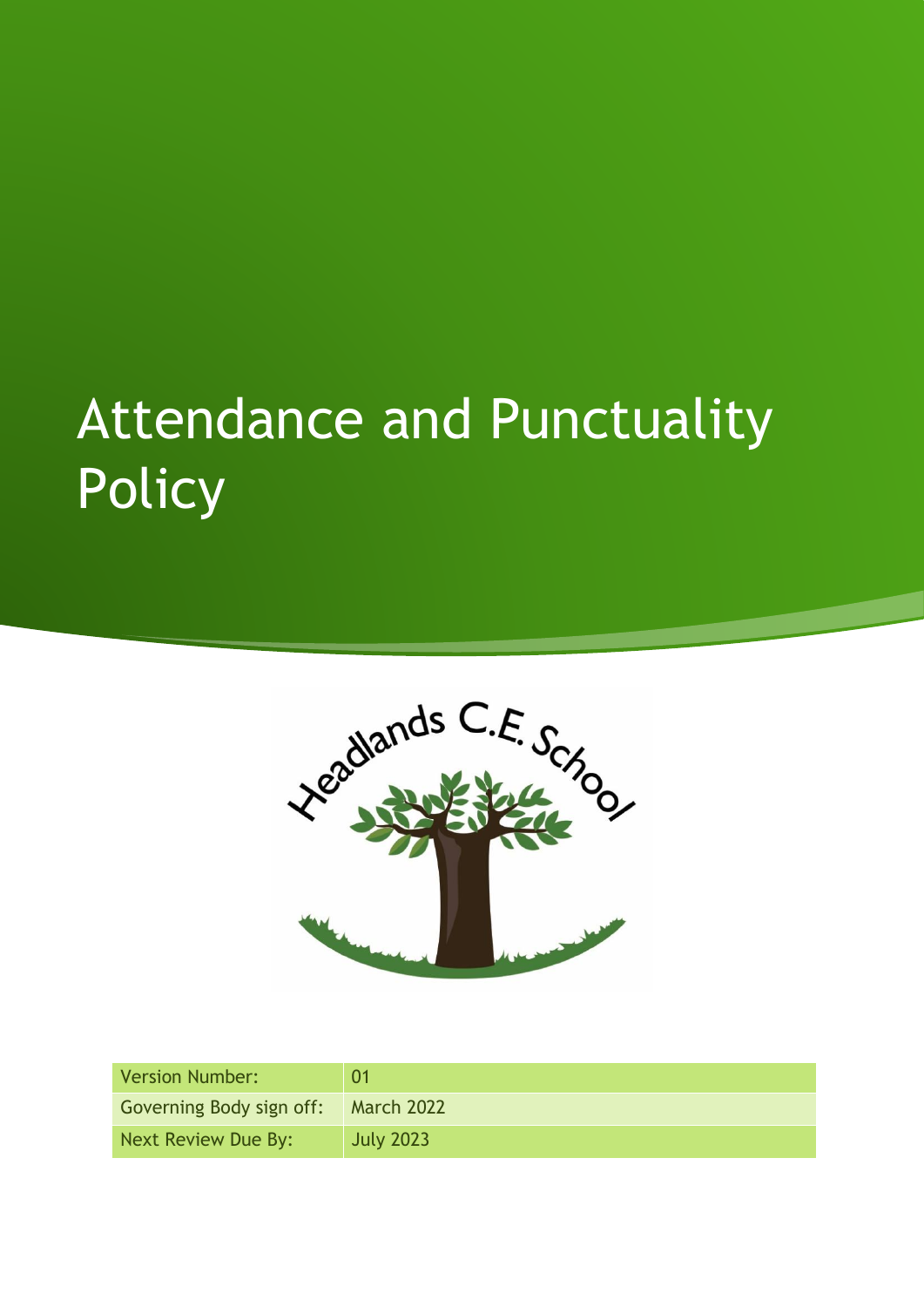## AIMS AND INTRODUCTION

At Headlands C of E (C) Junior, Infant and Nursery School we seek to ensure all pupils receive an education in keeping with the Christian ethos of the school and which maximises opportunities for each pupil to flourish and 'live life in all its fulness'. In providing the best possible learning journey for our children we believe that it is essential for them to attend school consistently and punctually. This supports all children to access the carefully planned and structured curriculum which builds upon children's previous learning and on the teachers' assessment of that learning. We strive to create a culture where parents and carers are able to raise concerns and share information that could affect their child's attendance. For each child to access these opportunities, it is essential that parents and school work together to ensure regular, punctual attendance.

This policy sets out the principles and guidelines by which we seek to raise attendance, improve punctuality, raise levels of achievement and to maximise opportunities both in school and in later life.

Our Attendance and Punctuality Policy aims to:

- Ensure that pupils are safe; having parent/carer contact when they are absent so the school know where the pupil is when absent.
- Support pupils and their parents/carers in establishing the highest possible levels of attendance and punctuality
- Ensure that all pupils have full and equal access to the best education that we can offer in order to improve each student's academic outcomes.
- Enable pupils to progress smoothly, confidently and with continuity through the school
- Ensure parents/carers are aware of their legal responsibilities

We record attendance in accordance with the published guidance from the Department for Education (DfE), recording attendance and absence according to the codes suggested in the document (Appendix 1), and submitting daily attendance figures using the DfE [educational setting status form](https://lnks.gd/l/eyJhbGciOiJIUzI1NiJ9.eyJidWxsZXRpbl9saW5rX2lkIjoxMTUsInVyaSI6ImJwMjpjbGljayIsImJ1bGxldGluX2lkIjoiMjAyMDA1MjkuMjIyMDI2ODEiLCJ1cmwiOiJodHRwczovL2Zvcm0uZWR1Y2F0aW9uLmdvdi51ay9zZXJ2aWNlL2VkdWNhdGlvbmFsLXNldHRpbmctc3RhdHVzIn0.kYDKnCCs9AXie7082kZORGsR0zNdmHKuK2BAWQk2tIo/br/79248679128-l) by midday every day.

## ABSENCE FROM SCHOOL

All children have a right to an education and it is a parent/carers legal responsibility to ensure their child attends school regularly. Parents should aim to support 100% attendance across a school year and should be aware that attendance is very closely monitored by school staff and by Kirklees LA. Parents are requested to inform school by 9:00am if their child is unable to attend school for any reason.

| Attendance  | Equates to days | Which is      | Which means this number of |
|-------------|-----------------|---------------|----------------------------|
| during one  | absent          | approximately | lessons missed             |
| school year |                 |               |                            |
| 94%         | 10 days         | 2 weeks       | 50 lessons                 |
| 90%         | 19 days         | 4 weeks       | 100 lessons                |
| 85%         | 29 days         | 6 weeks       | 150 lessons                |
| 80%         | 38 days         | 8 weeks       | 200 lessons                |
| 75%         | 48 days         | 10 weeks      | 250 lessons                |
| 70%         | 57 days         | 11.5 weeks    | 290 lessons                |
| 65%         | 67 days         | 13.5 weeks    | 340 lessons                |

The following table illustrates the cumulative impact of pupil absence: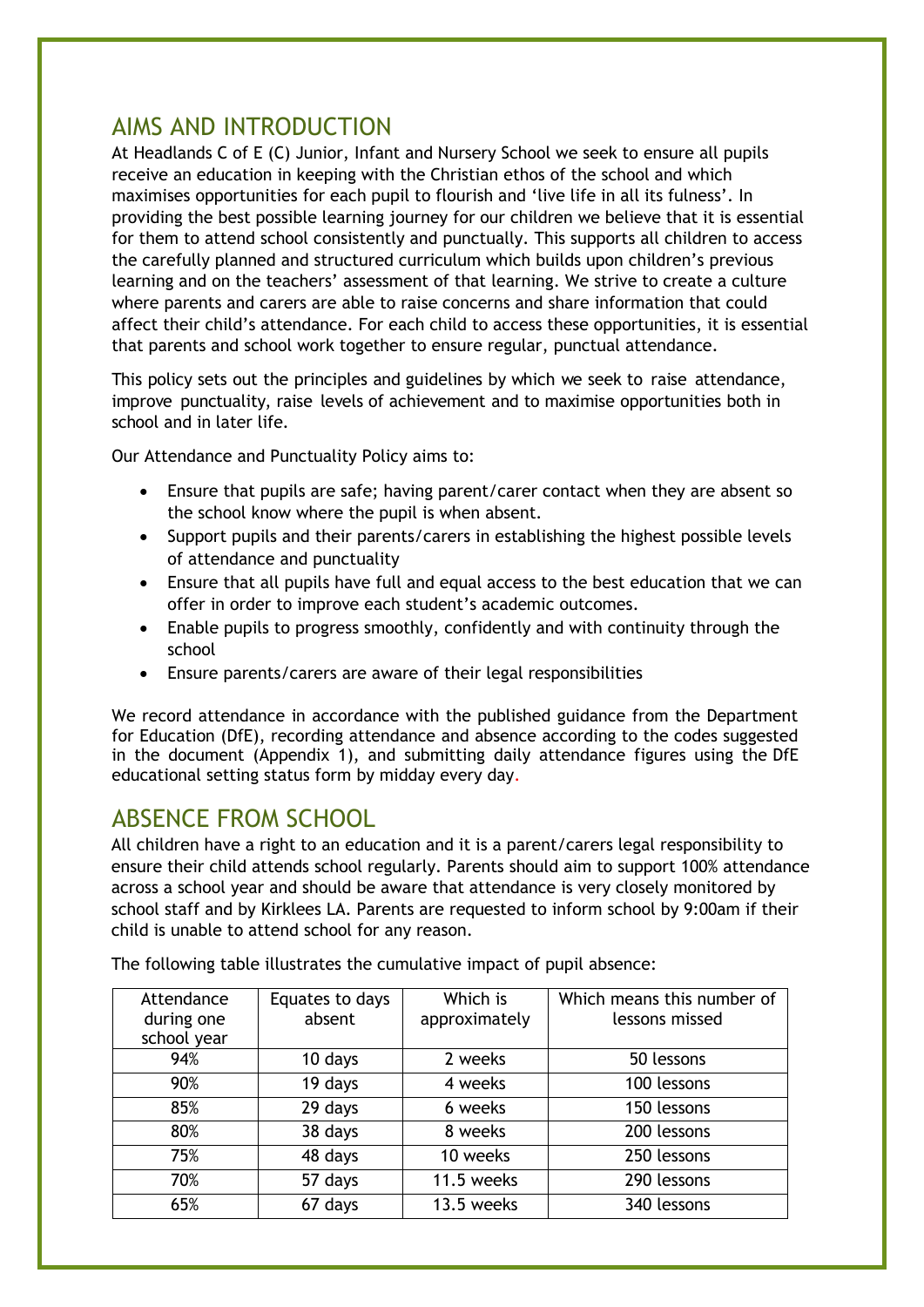## SAFEGUARDING

If a pupil does not arrive at school, and we have not been contacted by parents to explain this absence, we will follow the first day calling procedure, which is detailed below.

First-Day Calling Procedure (in line with Kirklees Safeguarding Partnership Guidance)

- 1. Class registers completed and saved.
- 2. Late children checked against registers.
- 3. Absence calls listened to/attendance emails checked.
- 4. First day text sent to first name on contact list within half an hour of school start time asking for response
- 5. If no response to text call first name on contact list within 45 minutes of school start time.
- 6. Ring down contact list until reply is received, ensuring where possible that someone from outside of the family home has been contacted.
- 7. If no reply, send second text and email to first and second contacts on list.
- 8. Alert Safeguarding staff that this child is absent and no contact has been made within an hour of school start time.
- 9. Headteacher to risk assess the current level of concern and consider whether circumstances warrant a home visit.
- 10. Home visit to be made following decision at 9, where possible by school staff or any other agency involved with the child: school staff will do home visits by mid- morning.
- 11. Contact Police to initiate a 'safe and well' check if all other stages have been completed and there is still no contact regarding the absent child. This should be done using the 101 number. School will call the police as this is in line with Kirklees Safeguarding advice.

The below cases from a recent Serious Case Reviews illustrate why we are taking this action.

- *A mum died from an epileptic fit while bathing her children age 3 and 4. The next morning the school phoned home immediately after checking registers, no answer and so continued ringing through the contact list until they had an answer. A family member went straight to the house and found mum had died, but the children were safe.*
- *A dad died from natural causes, Mum was working away from home, and the children were 2 and 4. In the morning Mum rang dad, no answer, but assumed he was doing the school run and continued with her working day. The school noted the absence of the 4-year-old. They started first day calling 2 hours after registration and rang dad only, leaving a message. They did not ring anyone else on the contact list. They repeated the call to Dad at 3.40. Mum rang home at the end of her working day and now worried rang another school mum. Grandmother went to the home and could not gain access because of a key in the lock inside. The police gained entry at 8pm; the children had been alone with their deceased Dad all day.*

## **REGISTRATION**

The class teacher registers their children at 08:55am and at 12:30pm (EYFS/KS1) or 13:15pm (KS2) each school day on the school database (Integris). The class teacher enters either present, absent reason unknown or absent with the appropriate reason. If a child cannot attend school, parents are expected to telephone the school office before 9:00am with a clear reason as to why their child is absent.All absence information from parents will be recorded by the class teacher or office staff. The percentage of authorised and unauthorised absences is carefully monitored and reported on annually for individual children and as a whole school.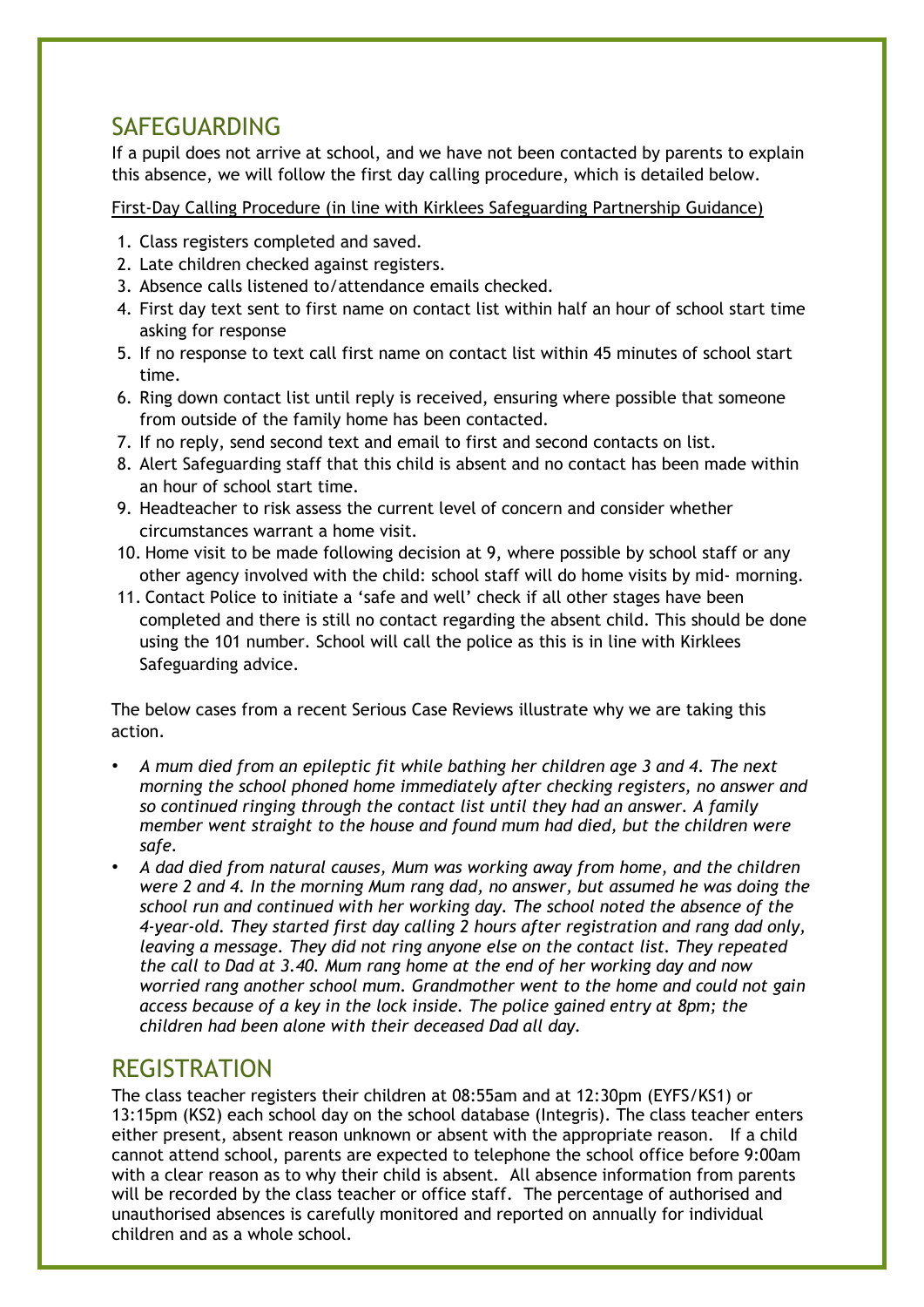## UNDERSTANDING TYPES OF ABSENCE

Every half day absence from school is classified by the school (not by Parents/Carers) as either **AUTHORISED or UNAUTHORISED (not authorised)**.

- **Authorised absences** are mornings or afternoons away from school for a valid and permissible reason.
- **Unauthorised absences** are those that the school does not consider reasonable and for which no "leave" has been given.

#### **1. Illness**

If the absence is as a result of illness it is generally **authorised**. Parents should inform the school by telephone, (before 9:00am) explaining the reason for absence that day. Verbal messages are logged on the school register. If parents anticipate that the illness may be for more than one day, they should advice staff of this at the first point of contact and (depending upon the illness) we will not expect parents to call again unless circumstances change.

#### **2. Appointments**

Parents must produce a valid reason for absence, which the school will use to determine authorisation in conjunction with a child's attendance record. Authorisation will not be given for pupils to miss school for medical appointments, including doctors, dentists, opticians etc. **except in very exceptional circumstances**. This includes children leaving school early to get to an appointment on time. **Parents should not make appointments for your child during school hours.** 

#### **3. Unexplained Absences**

**Absence without a valid reason, or where no explanation is given, is unauthorised.**  When parents do not ring in, write a letter in, or inform staff verbally of the reason for absence, staff will actively pursue the parent/carer for a reason as to why the child is away from school. If no reason comes back then the absence if listed as **unauthorised. Absences can be authorised retrospectively once an explanation has been given.** 

Examples of absences (this is not a definitive list and the decision to authorise an absence rests with the Headteacher) **Authorised Absence Unauthorised Absence** Genuine illness of the student • Urgent hospital/dental/doctor's appointment for the student Religious observances External exams, educational assessments and supervised educational activities • Family term time holidays Routine dental check-up Shopping, day trip, birthday treat • Oversleeping due to a late night for example late return from family event etc. Looking after other children / other family member • Appointments for other family members

#### **4. Leave of Absence**

The government states that schools are not allowed to grant a holiday in term time and all requests are known as a **leave of absence.** The law clearly states that parents do not have the right to take their child out of school for holidays/leave of absence during term time. Parents have a legal duty to make sure their child, if registered at a school, attends regularly. Furthermore, parents and carers are reminded that **government guidance clearly states that schools may only agree to a leave of absence in 'exceptional' circumstances.**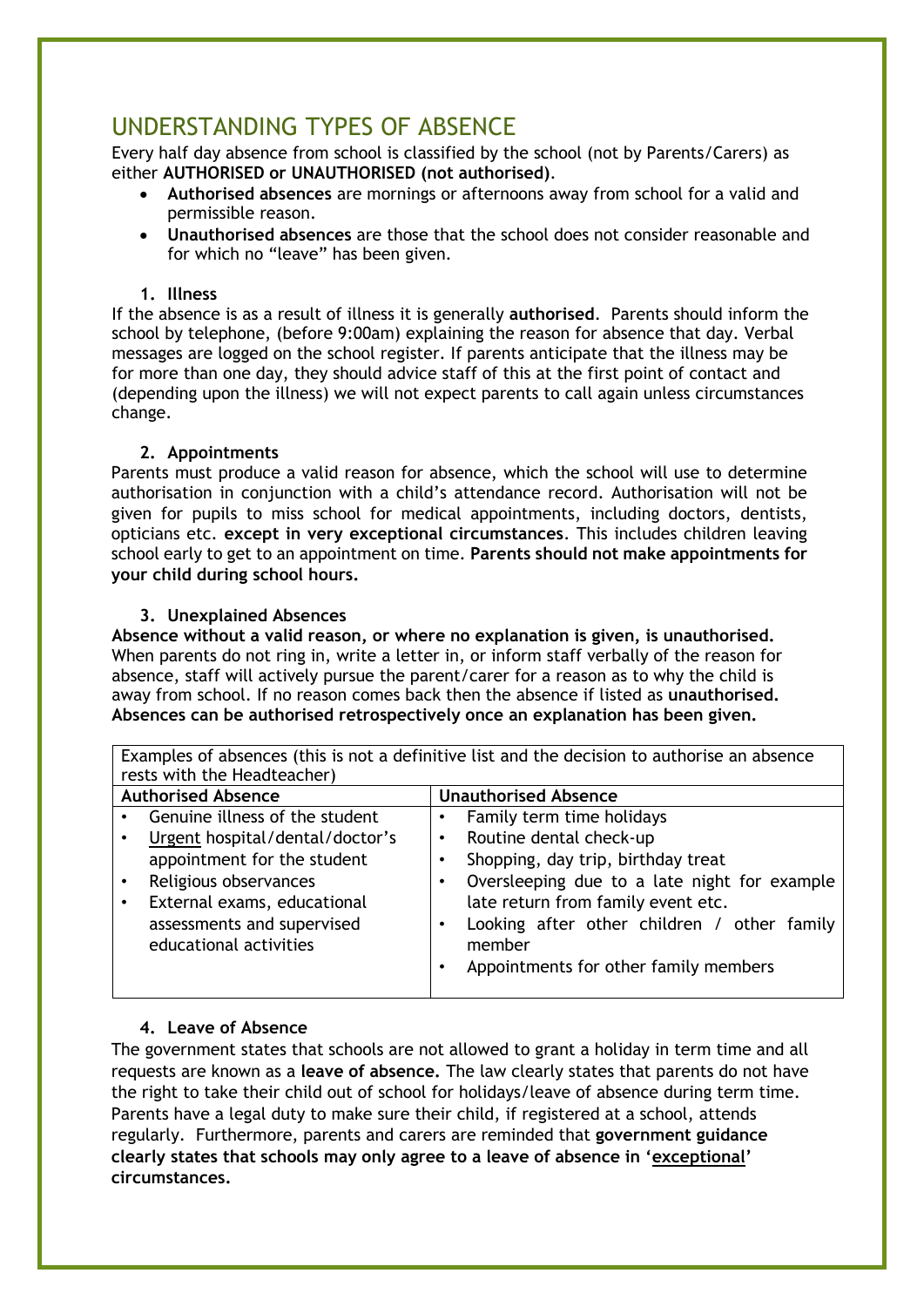#### The law states:

*Only exceptional circumstances warrant an authorised leave of absence. Schools should consider each request individually taking into account the circumstances, such as:*

- *the nature of the event for which leave is sought*
- *the frequency of the request considering records for the last three years*
- *whether the parent gave advance notice and any patterns of absence*
- *time of year of the request*
- *the pupil's attainment*
- *attendance*
- *ability to catch up on missed schooling*

Parents are requested to complete a Leave of Absence form, for any requests for leave of absence (see appendix 1). **The application should state clearly why the request is 'exceptional'**; the Headteacher cannot grant any leave of absence during term time unless there are **exceptional** circumstances. The Headteacher will then decide whether an absence can be authorised.It is up to the Headteacher to determine if the circumstances are 'exceptional', and up to the Headteacher to determine the number of school days a child can be away from school, if leave is granted.

The fundamental principles for defining 'exceptional' are rare, significant, unavoidable and short. 'Unavoidable' means an event which could not reasonably be scheduled for any other time.

Holidays which are taken for the following reasons will **not** be authorised:

- availability of cheap holidays;
- availability of the desired accommodation;
- poor weather experienced in school holiday periods; and
- overlap with beginning or end of term.

These examples are illustrative rather than exhaustive.

All requests will be considered individually and parents will receive written notification of the Headteacher's decision. **Any holiday taken without the Headteacher's authorisation will be automatically recorded as unauthorised absence**.

Consequences of unauthorised leave of absence may include:

- The possibility of a penalty notice (see below) being issued (to each parent for each child);
- The possibility of prosecution under section 444 of the Education Act 1996 for repeat offences of unauthorised holidays. Regular and punctual attendance at school is a legal requirement under Section 7 of the Education Act 1996;
- The possibility of losing the school place. See section Deletion from the Register below;
- The possibility of a fine of up to £1000 and a criminal record. Failure to pay a penalty notice could result in the Local Authority commencing legal proceedings for the offence of not ensuring a child's regular school attendance. If found guilty, this may result in a fine of up to £1,000 and a criminal record.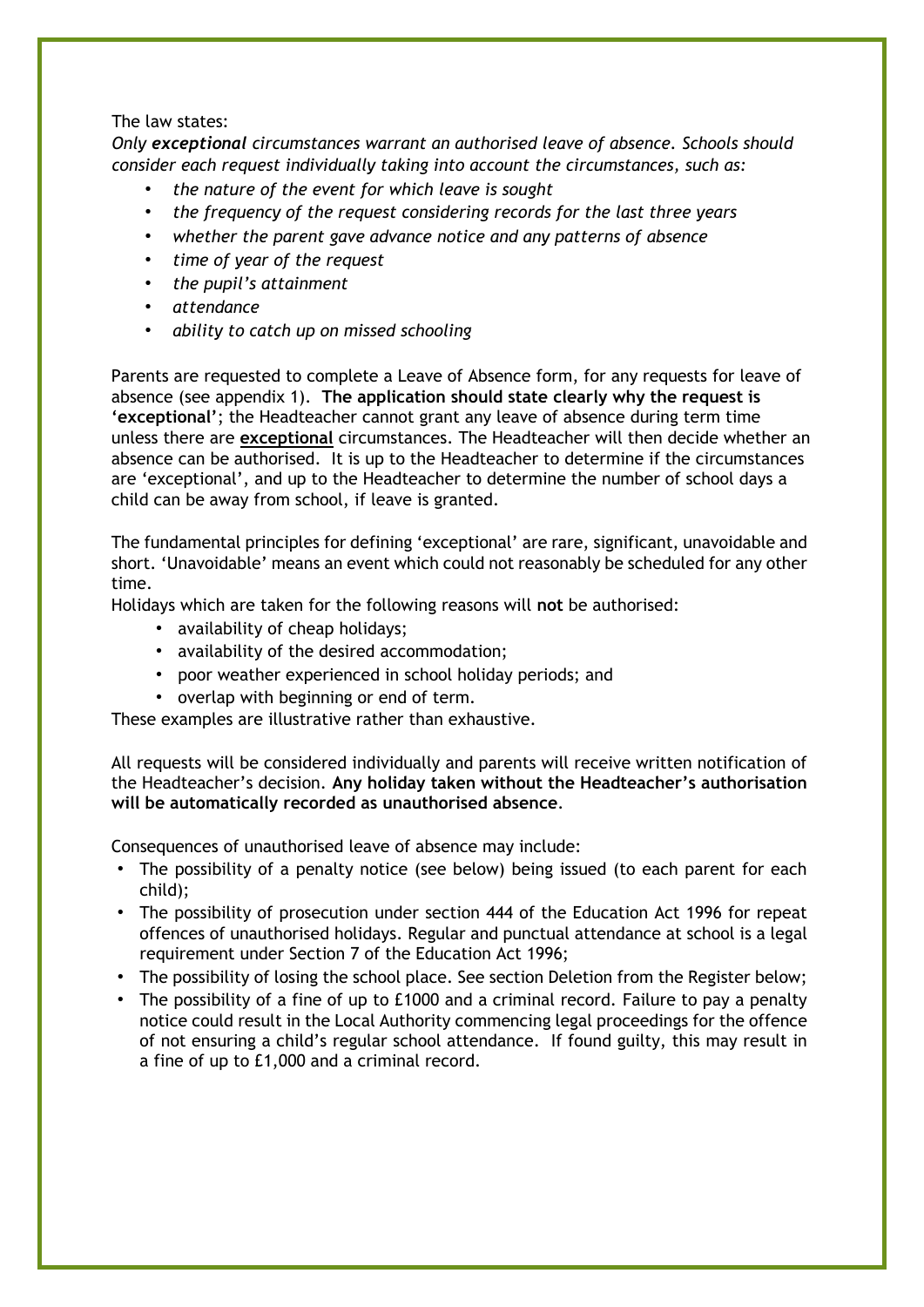## PENALTY NOTICES

The Headteacher can decide to issue a Penalty Notice in line with Kirklees Code of Conduct. **A Penalty Notice Fine is £60 (per parent, per child) if paid within 21 days and £120 (per parent, per child) if payment is received after 21 days but within 28 days. Kirklees Council retains any revenue from Penalty Notices to cover enforcement costs (collection or prosecution in the event of non-payment).** The School do not receive any revenue from Penalty Notices.

Under the code, penalty notices may be issued:

- If parents have not sought permission from the Headteacher before taking their child out of school for leave during term-time;
- If the Headteacher has refused the request but the absence occurs anyway;
- If a child stays away from school for longer than has been agreed with the Headteacher, the school will record this as an unauthorised leave on the child's school record;
- Where the individual leave of absence has been recorded by the school as unauthorised in the attendance register on at least 10 consecutive school sessions (5 school days). The 10 school sessions may be split over weekends of holidays.

Additionally, if a pupil has been suspended or excluded, the pupil may not be in a public place during the period of suspension/exclusion without just cause (such as attending a medical appointment). If that pupil is seen in a public place, a penalty notice is issued to each parent of each child. This is for £60 if it is paid within the first 21 days, increasing to £120 if paid after 21 days but within 28 days.

#### Legal guidance states:

*"Penalty notices are fines of £60/£120 imposed on parents. They are an alternative to the prosecution of parents for failing to ensure that their children of compulsory age regularly attend the school where they are registered or at a place where alternative provision is provided. They can only be issued by the head teacher or someone authorised by them (a deputy head, a local authority officer or the police). All schools and the police must send copies of penalties issued to the local authority. Penalty notices can be issued to each parent liable for the attendance offence or offences."*

#### **Deletion from the Register**

In very exceptional circumstances, the school has the right to remove a child from the register (Regulation 8 of the Pupil Registration Regulations 2006).

The regulation allows for deletion from the register under the following circumstances:

- Where leave has been authorised, if the pupil fails to return within 10 school days of the agreed return date. The school must check that the pupil does not have a good reason for their absence, such as disrupted travel arrangements or illness, before removing pupils from the school roll;
- Where leave has not been authorised, after 20 days of unauthorised absence.

**The school will make a referral to the CME (child Missing Education) Team in when considering the possibility of removing a pupil from the school register. The school will notify the Local Authority in advance of the deletion when it becomes aware that a deletion from the school register will be made.** 

#### **Persistent Absenteeism (PA)**

A pupil becomes a 'persistent absentee' (PA) when they miss 10% or more schooling across the year **for whatever reason**. Absence at this level is proven to do considerable damage to any child's educational prospects and we need the support and co-operation of parents and carers to improve this. If the attendance drops below 90% we may inform the Local Authority Attendance & Pupil Support Officer (APSO). The APSO may then contact parents/carers.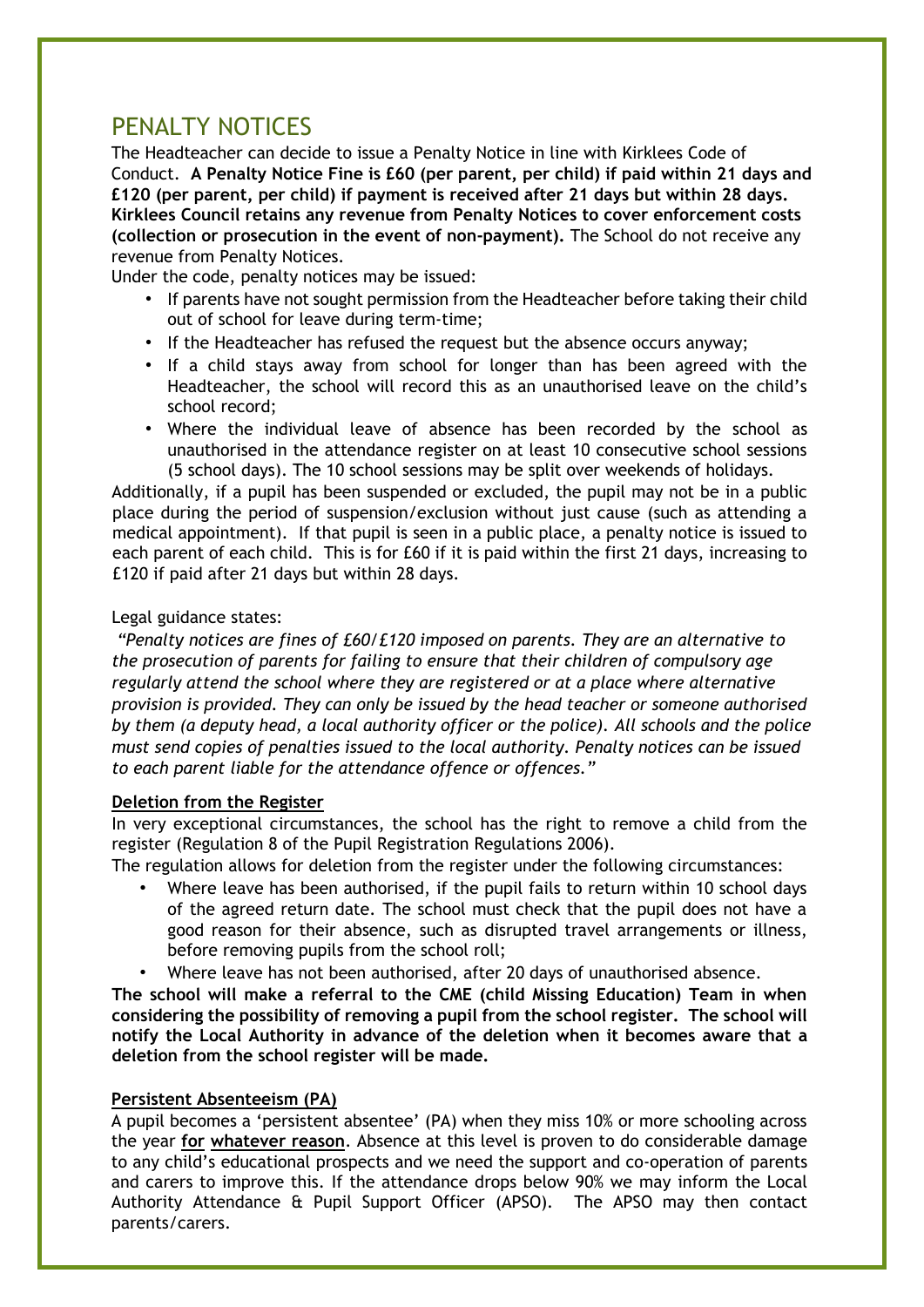## PUNCTUALITY

Most of our pupils arrive at school on time, however a small minority of pupils continue to arrive late. Parents may not be aware of the difficulties experienced by their children, even if they are only a few minutes late each day. Punctuality gets the day off to a good start, establishes positive patterns for the future, helps children develop, make and keep friends, leads to self-confidence and success and is good training for adult life and work. Lateness gets the day off to a bad start, can be embarrassing for children, may damage a child's confidence, can damage their achievement and disrupts learning for everyone. Being on time is a very important lesson to learn.

What are the consequences of being 10 minutes late each day?

- Almost a whole hour of lessons missed each week for the child, which over the year adds up to nearly two whole weeks of schooling;
- A child will miss his/her teacher's instructions for the first lesson;
- Children are often very embarrassed and upset at coming into class late;
- Arriving late causes disruption to the whole class, as well as to the child who is late as registers and school dinner numbers will have already been sent to the office.

**5 minutes late every day = 3 days of school lost a year 10 minutes late every day = 6.5 days of school lost a year 15 minutes late every day = 10 days of school lost a year 20 minutes late every day = 13 days of school lost a year 30 minutes late every day = 19 days of school lost a year** 

#### **Procedure for lateness.**

Any child arriving at school after 9:00am but before 9:30am in the morning is deemed to be late and an 'L' code will be recorded in the register. The late child is to report to the office where they will be recorded on the system as present. A child who arrives after 9.30am will be marked as an unauthorised absence for that session and a 'U Code will be recorded' unless the school has been informed previously of a legitimate reason for lateness e.g. emergency doctor's appointment.

When persistent lateness becomes a cause for concern the school will write to parents drawing their attention to this fact. If lateness does not improve then a further letter may be sent and the matter referred for further action.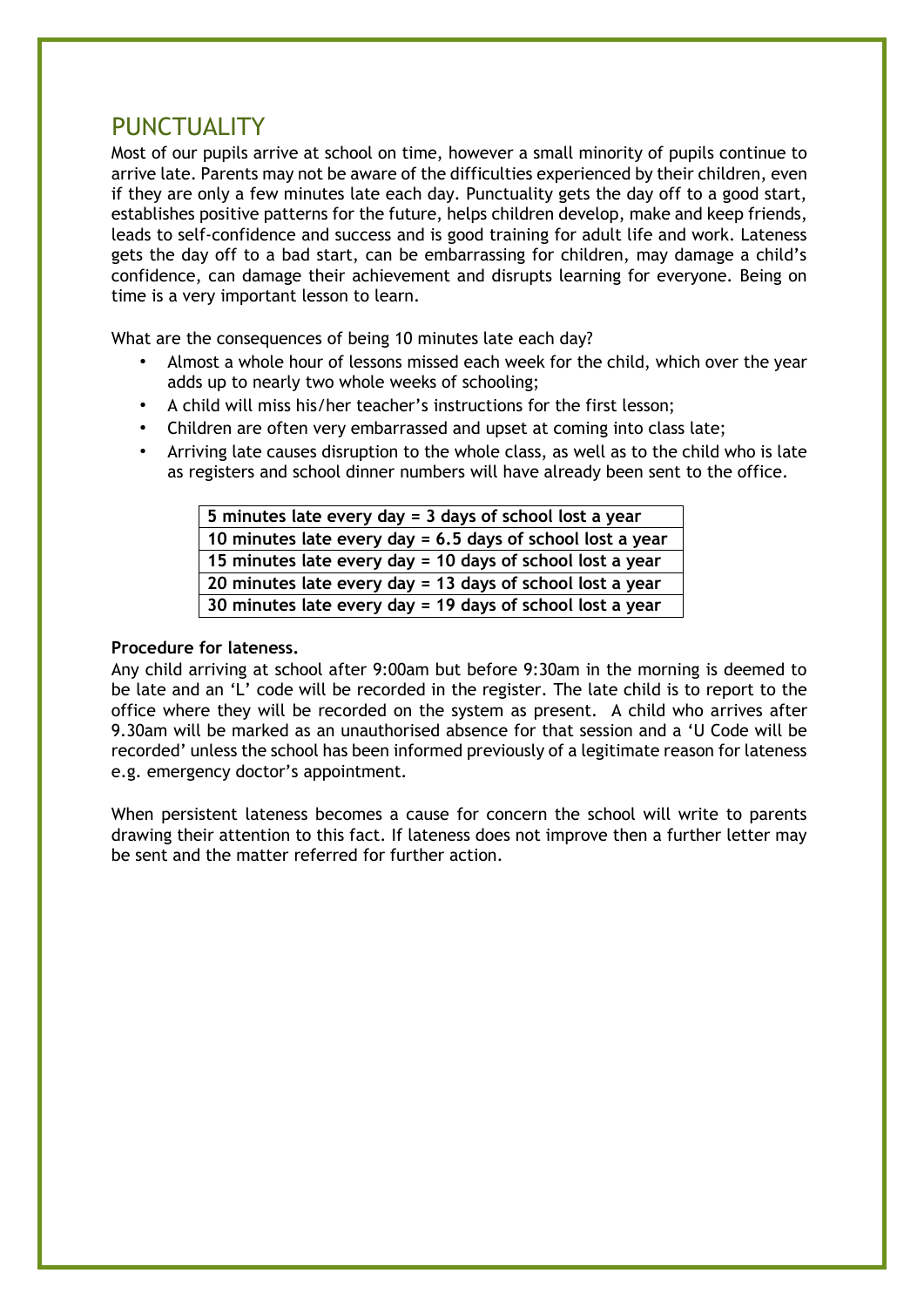## WORKING TOGETHER TO HELP YOUR CHILD

The home/school partnership that we share is very important to us. We ask that you support our school in its effort to improve attendance and punctuality and we really appreciate your co-operation.

As parents/carers we ask that you do the following:

- Ensure that pupils attend school regularly;
- Inform school on the first day of absence of expected day of return;
- Ensure that pupils arrive at school on time.

The School will do the following:

- Mark the register at the beginning of each session;
- Record authorised and unauthorised absences;
- Monitor attendance regularly;
- Inform parents of pupil attendance at least termly, or more regularly where attendance begins to present a cause for concern;
- Refer causes for concern to the Attendance & Pupil Support Officer (APSO)
- Have procedures in place for improving attendance;
- Ensure that no pupil is discriminated against because of background, culture, religion or educational needs.

Governors will do the following:

- Fulfil their role and responsibility for pupils' attendance at school and monitor both the attendance data and strategies employed by school.
- Enable the Headteacher to manage attendance and punctuality.

### REPORTS AND ACTION

Children's attendance and lateness will be included in the annual report to parents and discussed at parents' evenings. We monitor all absence thoroughly. The following procedures will be followed by the school in order to track attendance and prevent persistent absenteeism.

Parents will receive a colour coded letter termly to inform them of their child's attendance (see appendix 2). In addition to this, if a child's attendance falls below 95% the attendance team will send a letter to the parents. If attendance still continues to drop, then the attendance team will send out a follow up letter to the parents outlining concern, offering support and setting out expectations for improvement. If the attendance drops below 90% we may inform the Local Authority Attendance & Pupil Support Officer (APSO). The APSO may then contact parents/carers.

It should also be noted that failure to ensure your child's regular attendance at school may result in legal action being considered. If legal action is approved by the Kirklees Legal Intervention Panel, the matter is heard in Magistrates' Court for the offence of knowingly failing to ensure your child's regular school attendance (s444(1)(a) Education Act 1996). If found guilty, this carries a penalty of up to £2,500 or up to 3 months imprisonment and you will receive a criminal record. Additionally, other community orders may be attached.

In the case of falling attendance we like to give parents every opportunity to resolve the situation and the school and the APSO will provide every assistance. If parents are struggling for any reason with absence or lateness, they should get in touch as we have many ways in which we can help.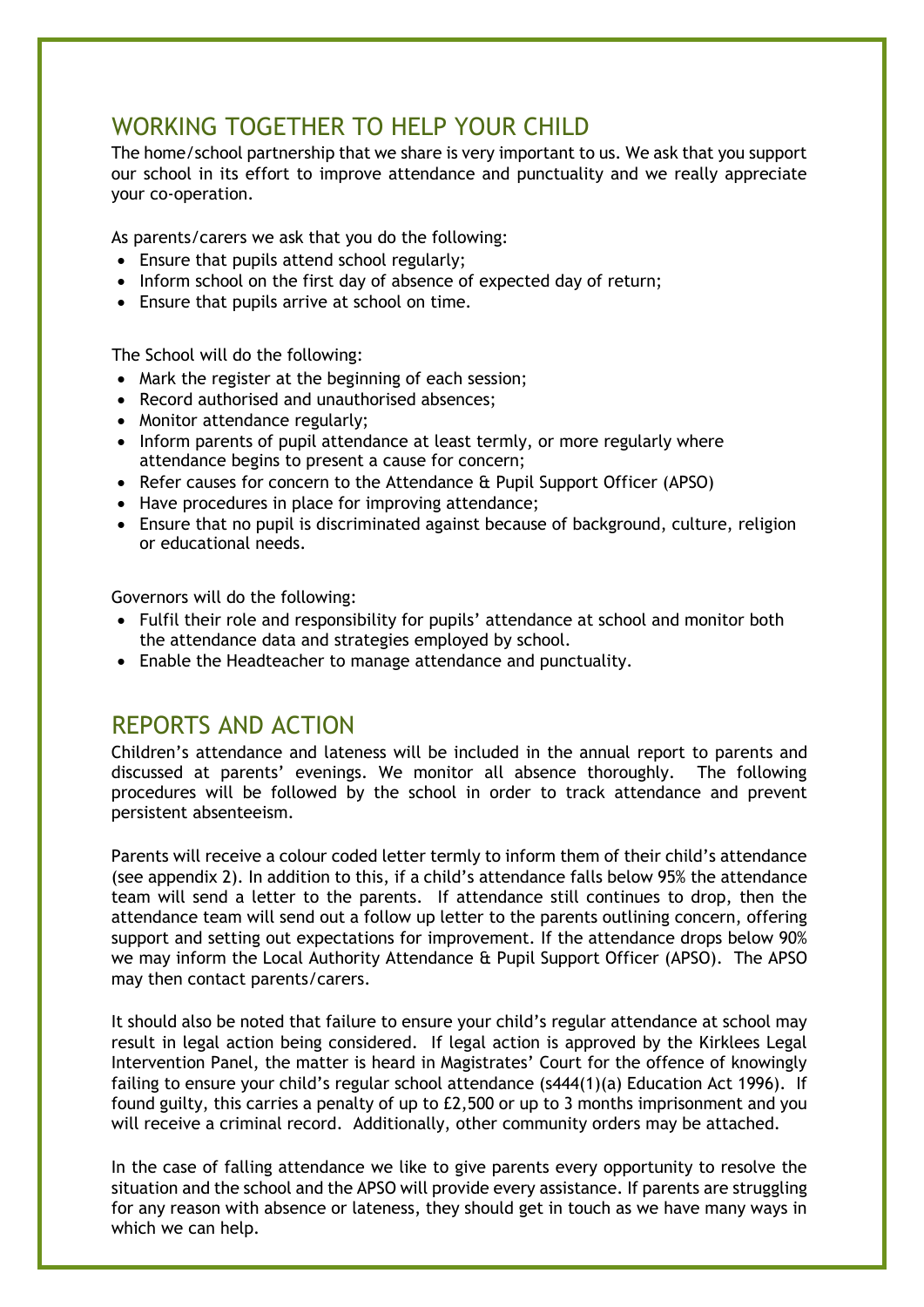#### **Appendix 1**

#### **REQUEST FOR LEAVE OF ABSENCE DURING TERM TIME**

Please return this form to the school office for the attention of the Head Teacher. The Head Teacher will inform you of the decision in writing as soon as possible.

Child/children's name and class

First date of absence **Last date of absence** Number of days

requested

Please explain the **exceptional** reason for this absence request (please see Attendance Policy for

further details). Please attach supporting documentation where possible.

| For office use only:    |  |
|-------------------------|--|
| Authorised/Unauthorised |  |
| Comments:               |  |
|                         |  |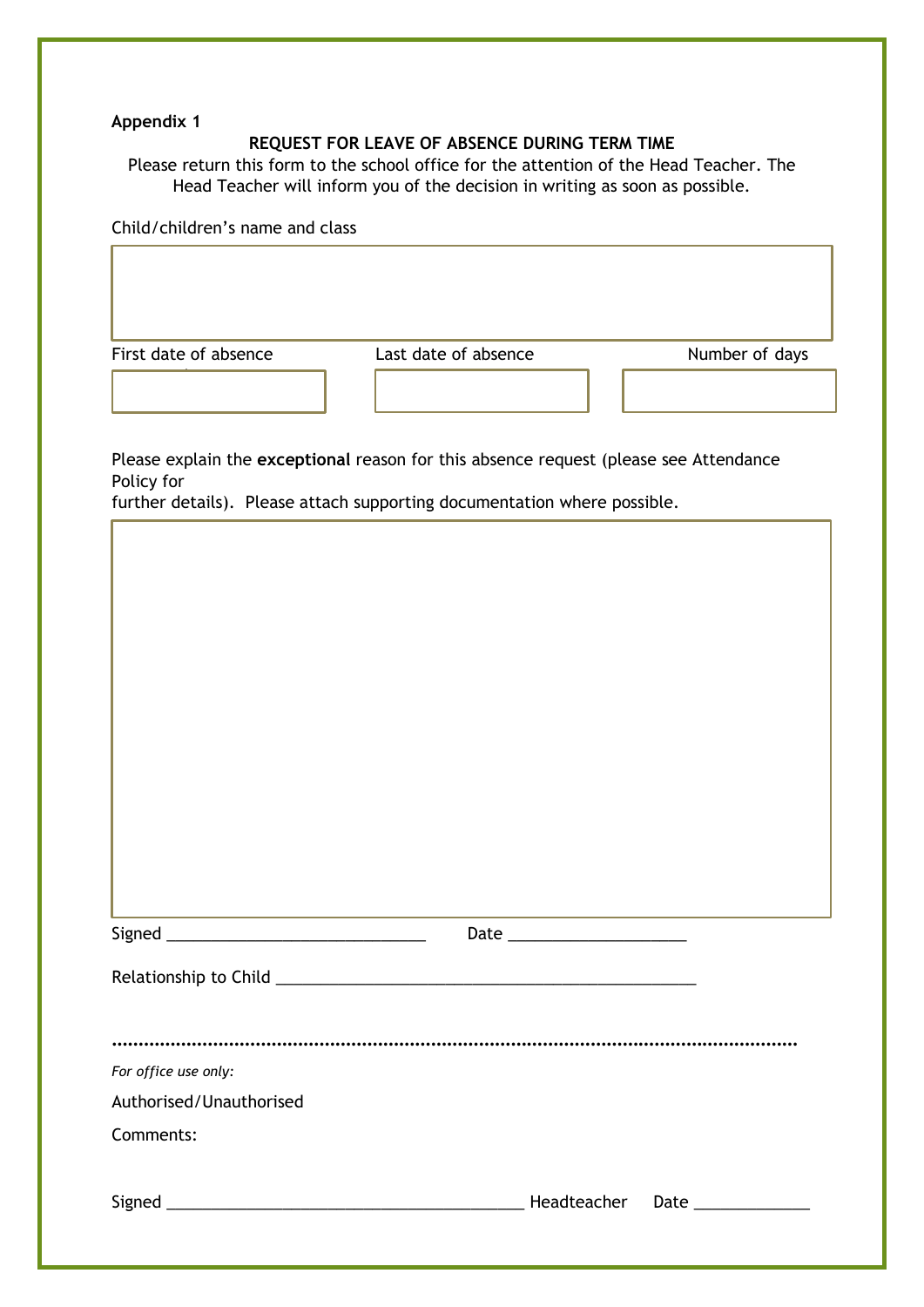#### **Appendix 2 Termly Attendance Letter**

Dear Parents and carers,

#### **Re: Your child's attendance**

We are sending you this colour coded letter based on your child's attendance at school between **[DATE] and [DATE].** 

#### **Pupil name: Percentage attendance:**

| Green | Attendance 96% and above          |
|-------|-----------------------------------|
| Amber | Attendance between 95,99% and 90% |
| Red   | Attendance 89.99% or below        |

The information below shows how attendance can affect your child's future progression if their attendance were to continue at their present level throughout the year.

#### **Above 97%: Less than 6 days absence a year**

Excellent attendance! These pupils will almost certainly get the best grades they can, leading to better prospects for secondary school and college.

#### **95%: 10 days absence a year**

These pupils are likely to achieve good grades and have opportunities for secondary school and college, but could still improve their attendance!

#### **90%: 19 days absence a year**

Pupils in this group are missing a month of school per year. It will be very difficult for them to achieve their best. Progress for these children will be slower than their peers, they are less likely to engage in learning and enjoy their education.

#### **85%: 29 days absence a year**

Pupils in this group are missing six weeks of school per year, it will be very difficult for them to keep up with work and they are unlikely to do their best.

#### **80%: 38 days absence a year**

Pupils in this group are missing over half a term of the school year. It will be almost impossible to keep up with work. Progress for these children will be significantly impacted. Even with support they are unlikely to catch up.

**At Headlands CE (C) JIN School we are committed to improving attendance as this will have an impact on your child's attainment. Your child's class teacher will discuss your child's attendance with you during Parents' Evening.**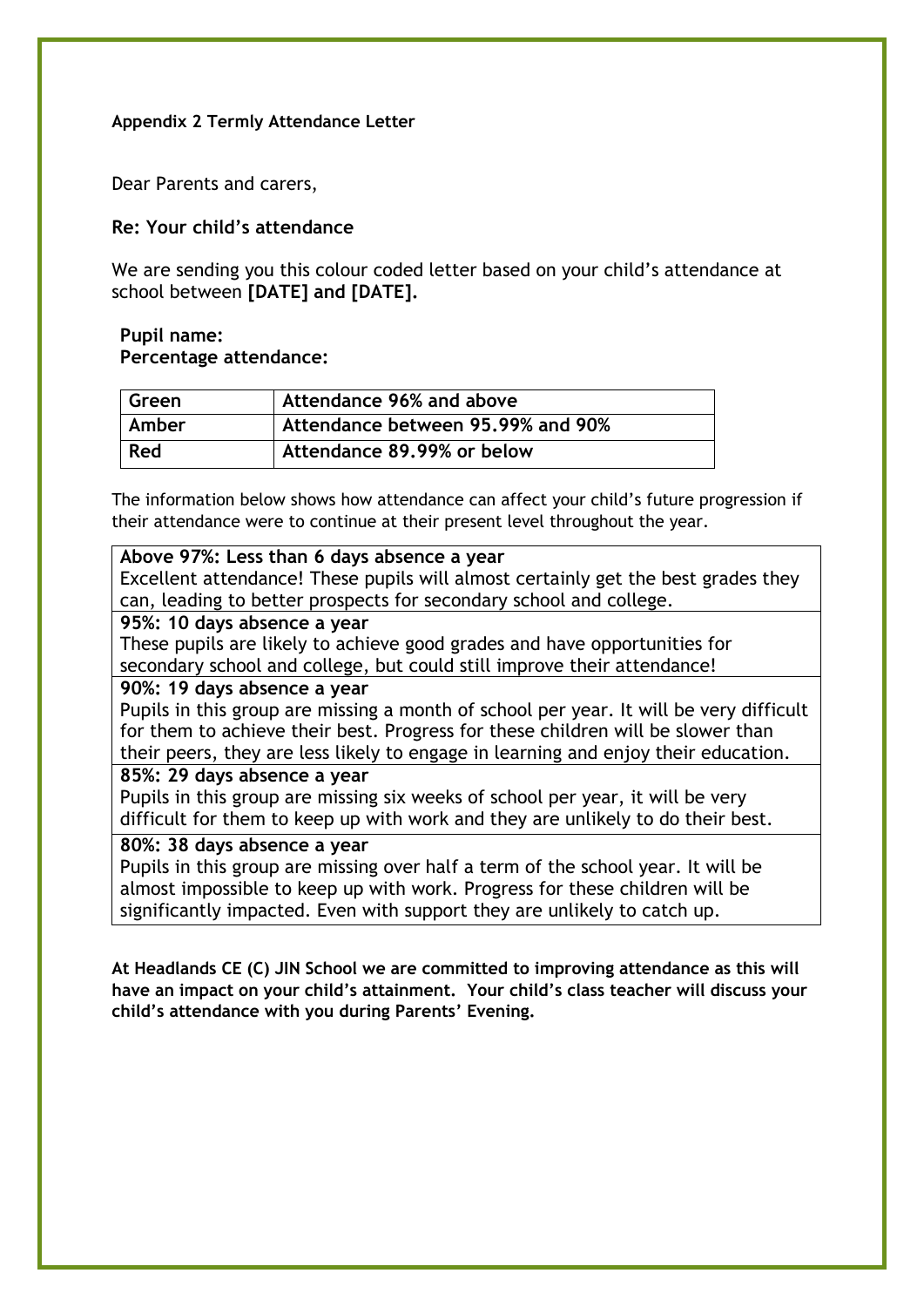#### **Appendix 2 Termly Attendance Letter continued**

#### **Key Information**

If your child is absent from school, they miss lessons which may not be repeated. Being absent from school makes it hard to catch up with missed work and effects how well children do.

#### Some questions to consider

#### **1. If my child has time off at primary school, does it make that much difference?**

- **2. They can catch up eventually, can't they?**
- **3. So a couple of days off isn't that much work missed, is it?**

#### **How much lesson time do they miss when they are off?**

Half day absent = 3 hours of lessons missed.

- 1 day absent = 5 hours of lessons missed.
- 3 days absent = 15 hours of lessons missed.
- 1 week absent = 25 hours of lessons missed.
- 2 weeks absent = 50 hours of lessons missed.

#### **Possible to catch up but when? Lunch time, break time, extra homework?** Here is your child's spare time in a school day:

Break = 15 minutes each day

Lunch = 30 minutes each day (after children have eaten their lunch) Homework = depends how long you are willing to do? We can give you the work and instructions to do this.

So, if they use this time to catch up here is what they would have to do:

1 hour of lessons missed = 1 lunchtime and 2 breaks or 2 lunchtimes or 1 hour extra homework.

3 hours of lessons missed = 6 lunchtimes or 4 lunchtimes and 4 breaks or 3 hours extra homework.

Unfortunately, the more that is missed the longer it takes to catch up.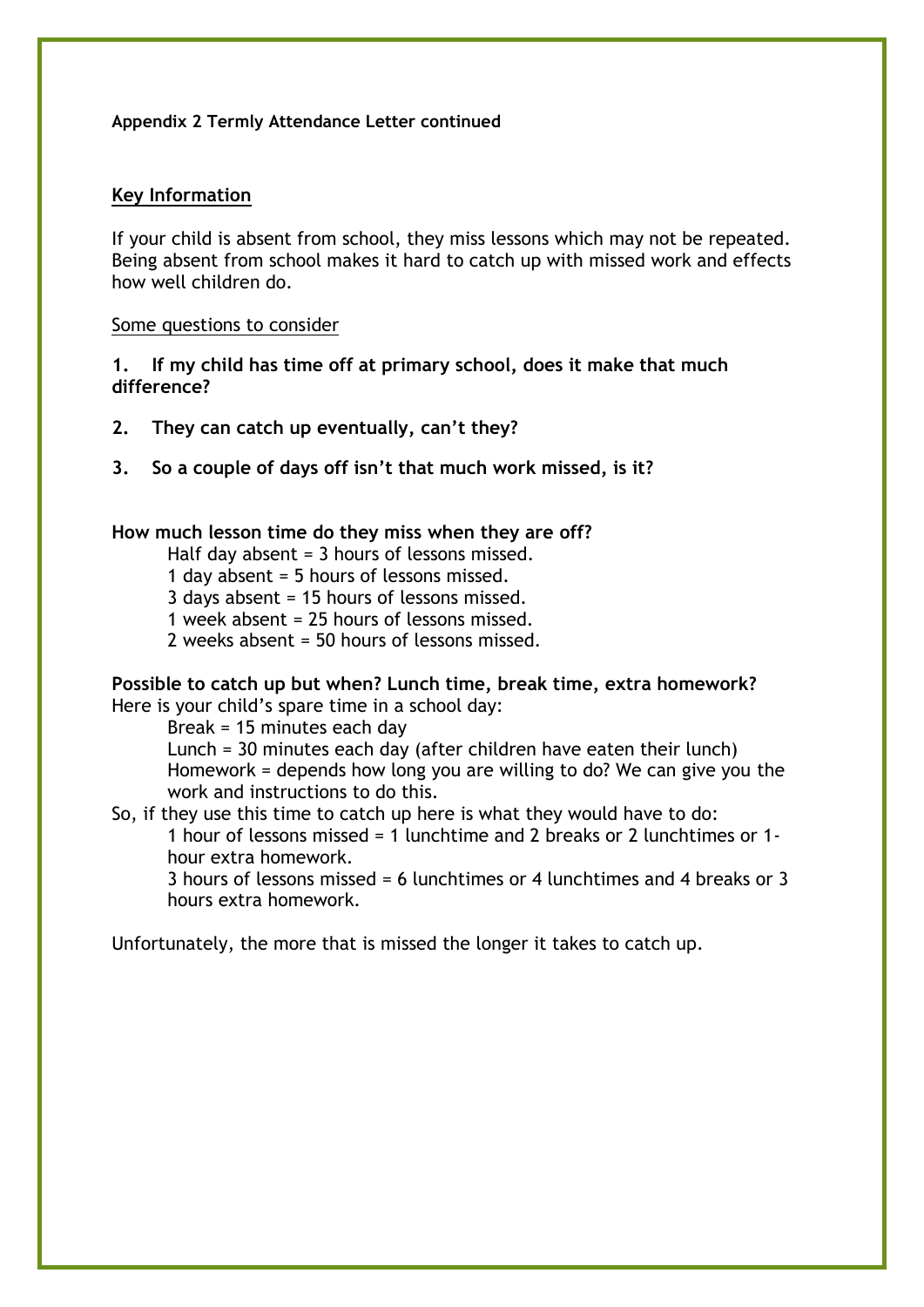#### **Attendance Below 95% (Letter 1)**

Parents name Address Date:

Dear

#### **Re: Attendance Below 95%**

As a school, we expect all children to attend, on time, every day. We monitor attendance very closely because of the detrimental effect it can have on children's learning and academic progress. We understand that children get ill and family life can be hectic and 100% attendance can be difficult to achieve. However, 95% attendance means a child is missing the equivalent of  $\frac{1}{2}$  a day every two weeks.

We would like to bring to your attention that (child's name) currently has (no.)% attendance and to inform you that we will now be monitoring **(name)'s** attendance over the next 6 school weeks. We expect to see their attendance improve and that they will meet the target of 96% attendance.

If there is a reason why (child's name) is having so much time off school that we are not already aware of, please let us know. All information provided will be treated with the strictest confidence and we may be able to help.

Should you require support in this matter please do not hesitate to contact the school or myself at the above address.

Thank you for your co-operation in this matter.

Yours sincerely,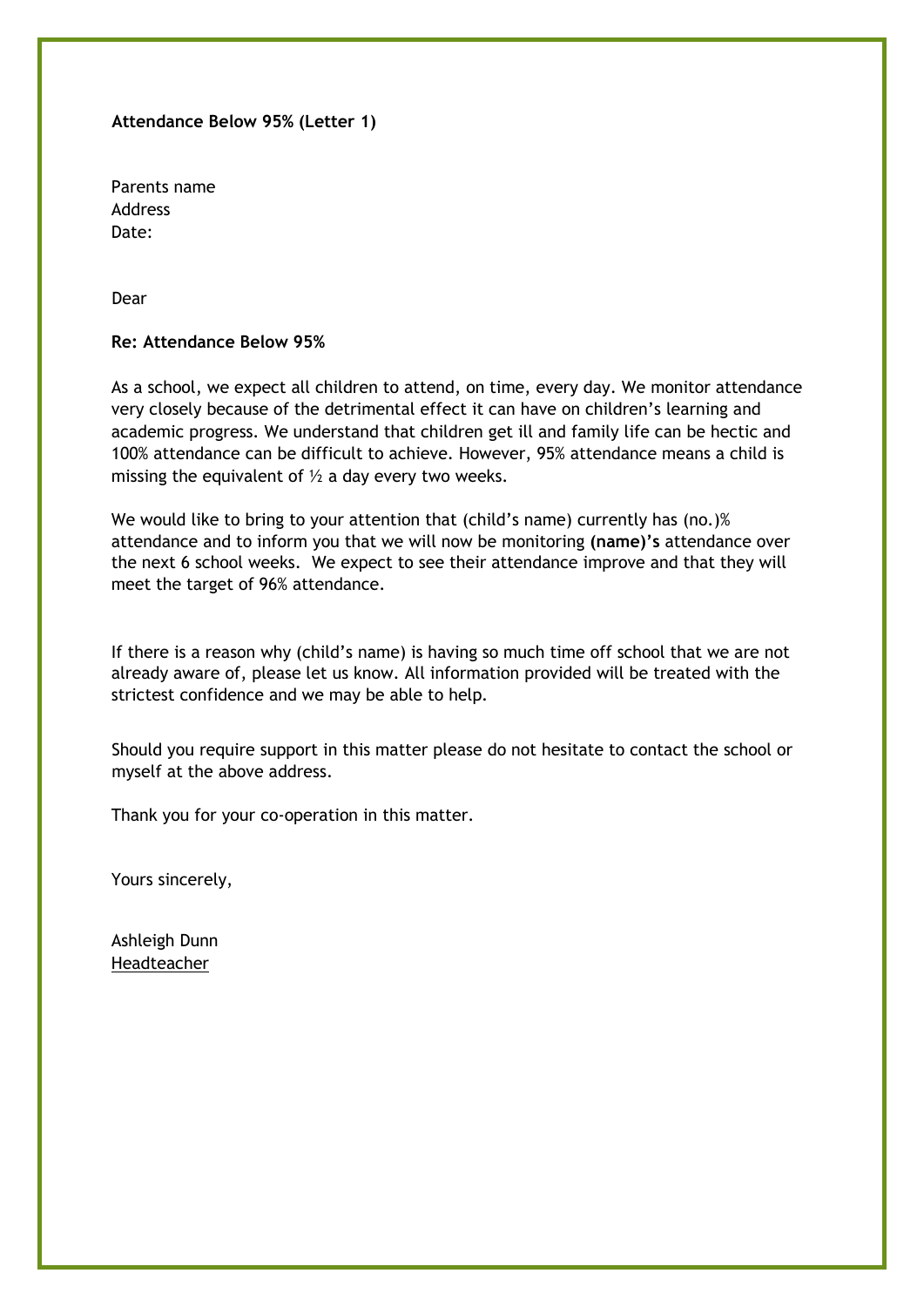#### **Improved Attendance (Letter 2)**

Parents name Address Date:

Dear

#### **Re: Improved Attendance**

We wrote to you on **(date)** explaining our concerns about your child's attendance. You were informed of the level of your child's attendance at that date and set the target attendance of 96%.

We have now reviewed your child's attendance and are pleased to inform you that it has greatly improved, your child's attendance over the 6 weeks we monitored was **0%** Their attendance since the start of the school year is now **0%**

We would like to thank you for your co-operation in this matter and look forward to the good progress being maintained.

Yours sincerely,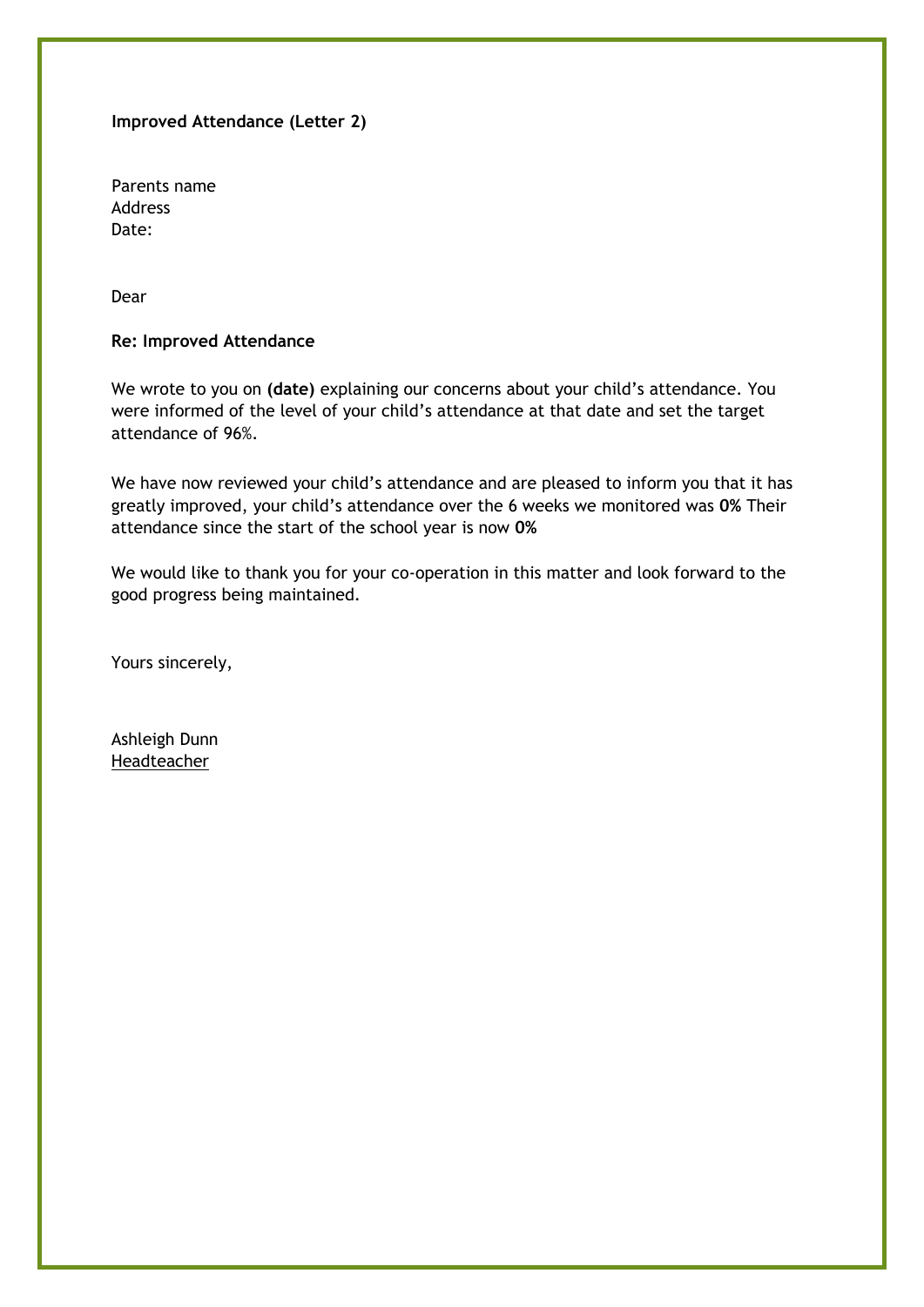#### **Attendance Letter Below 95% (Letter 2)**

Parents name Address Date:

Dear

#### **Re: Attendance Remaining Below 95%**

We wrote to you on **(date)** explaining our concerns about your child's attendance. You were informed of the level of your child's attendance at that date and set the target attendance of 96%.

We have now reviewed your child's attendance for that period and are disappointed to find that the target has not been achieved.

Over the last 6 week monitoring period your child achieved **( )** % attendance. Your child's overall attendance for the year is ( ) which is likely to be having a negative impact on their learning.

I would like to invite you into School on **date at** to discuss how we can work together to improve **(name)'s** attendance. I look forward to meeting you and working together to make sure **(name)** takes full advantage of their education.

Yours sincerely,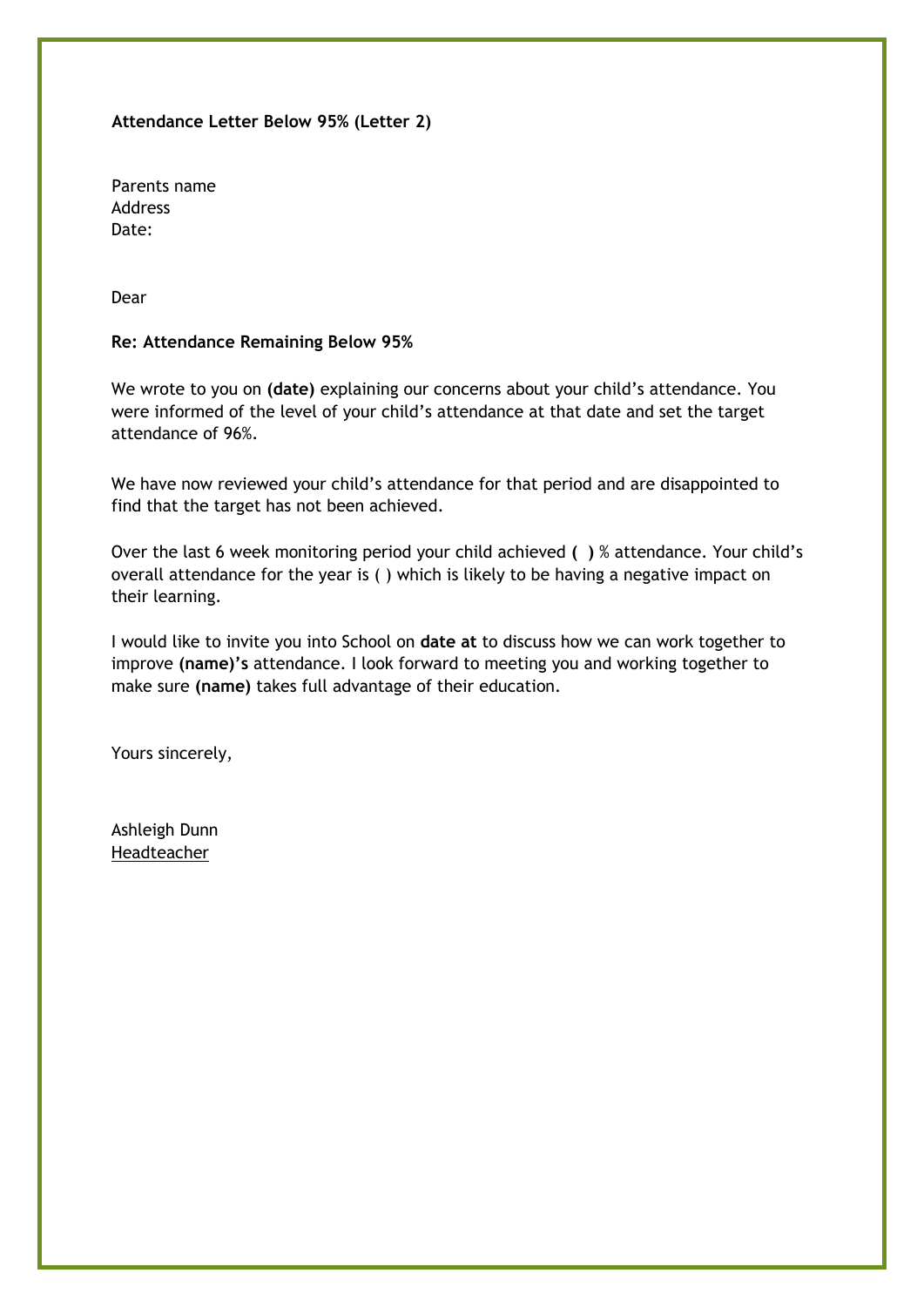**Attendance Below 95% Meeting – Did Not Attend (Letter 3)**

Parents name Address Date:

#### **Re: Attendance Below 95%**

Dear

You may remember that you were invited to a meeting at **(school)** on **(date)** which you failed to attend. This meeting was to enable us to discuss concerns in regard to your **child(ren)'s** school attendance.

In your absence a further 4 week monitoring period was set **(dates)**

It is expected that your child will achieve a minimum of 96% attendance over this period.

I must emphasise to you that you have a legal responsibility to ensure that **(child)** attends regular education; failure to do so can lead to a Penalty Notice Fine being issued which could be as much as £60 per parent, per child. You could also face court proceedings if you fail to pay the fine.

If your child is absent from school for a valid reason you must contact the school immediately to let them know why they are absent and how long they will be absent from school. We will require medical proof relating to illnesses and appointments.

Yours sincerely,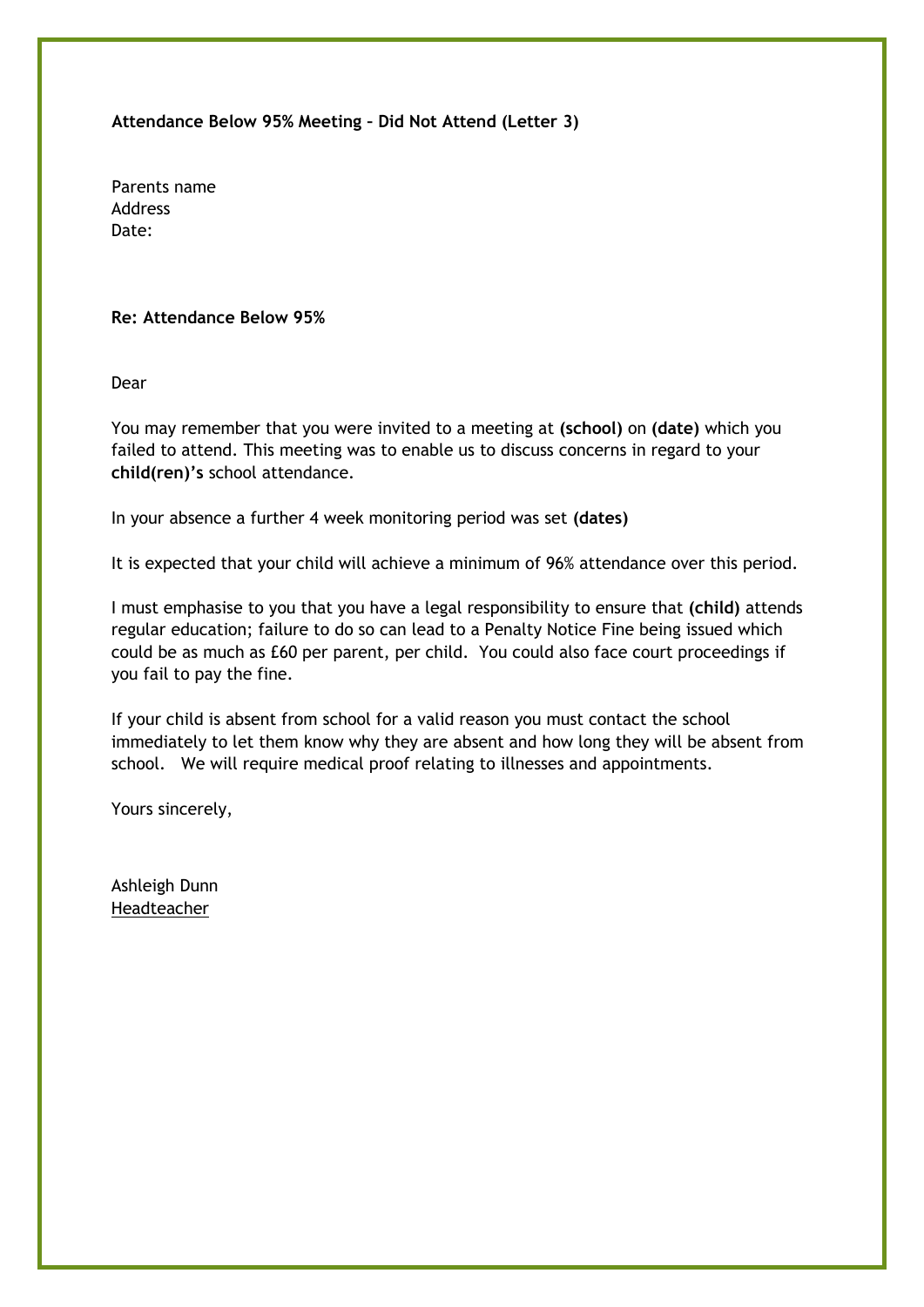**Attendance Below 95% Meeting (Letter 4)**

Parents name Address Date:

#### **Re: Attendance Below 95%**

Dear

Thank you so much for attending the meeting regarding your child/ren's attendance which took place on **(date).**

We all agreed that a further 4 week monitoring period was set **(dates).**

It is expected that your child will achieve a minimum of 96% attendance over this period.

I must emphasise to you that you have a legal responsibility to ensure that **(child)** attends regular education; failure to do so can lead to a Penalty Notice Fine being issued which could be as much as £60 per child, per parent. You could also face court proceedings if you fail to pay the fine.

If your child is absent from school for a valid reason you must contact the school immediately to let them know why they are absent and how long they will be absent from school. We will require medical proof relating to illnesses and appointments.

Thank you for attending the meeting and showing a continued commitment to working with school in partnership to improve your child/ren's attendance.

Yours sincerely,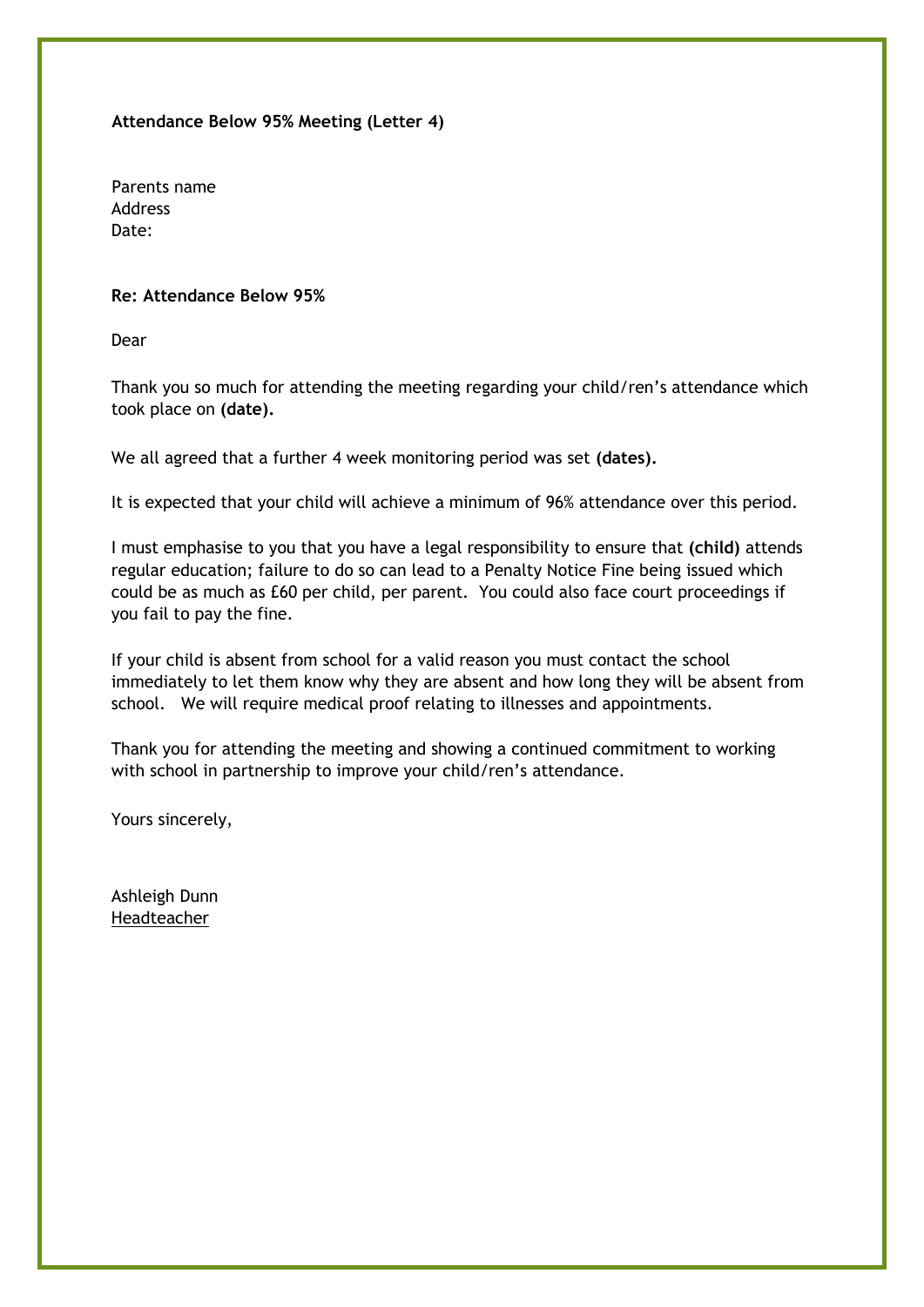**Late Letter 1**

Re: Late Sessions

Dear

As part of our commitment to improving the attainment of our pupils we monitor attendance and punctuality on a regular basis. During a recent register inspection, it was noted that \_\_\_\_\_\_\_\_\_\_\_\_\_\_ has accrued \_\_\_\_\_\_ late sessions this academic year.

Being late to school can have a considerable impact over the whole school year. The table below shows you just how much time can be missed over a year just by being 5 minutes late to school every day:

| 5 minutes late every day = $3$ days of school lost a year    |  |  |
|--------------------------------------------------------------|--|--|
| 10 minutes late every day = $6.5$ days of school lost a year |  |  |
| 15 minutes late every day = 10 days of school lost a year    |  |  |
| 20 minutes late every day = 13 days of school lost a year    |  |  |
| 30 minutes late every day = 19 days of school lost a year    |  |  |

We understand that the school mornings can be very hectic, but when your child is late for school not only are they missing out on vital parts of the lesson, they are also disrupting their class; I am sure you can appreciate that many children often feel very embarrassed about this.

I am therefore writing to request your support in this matter, and should there be anything that we can do to help, please do not hesitate to contact me.

Yours sincerely,